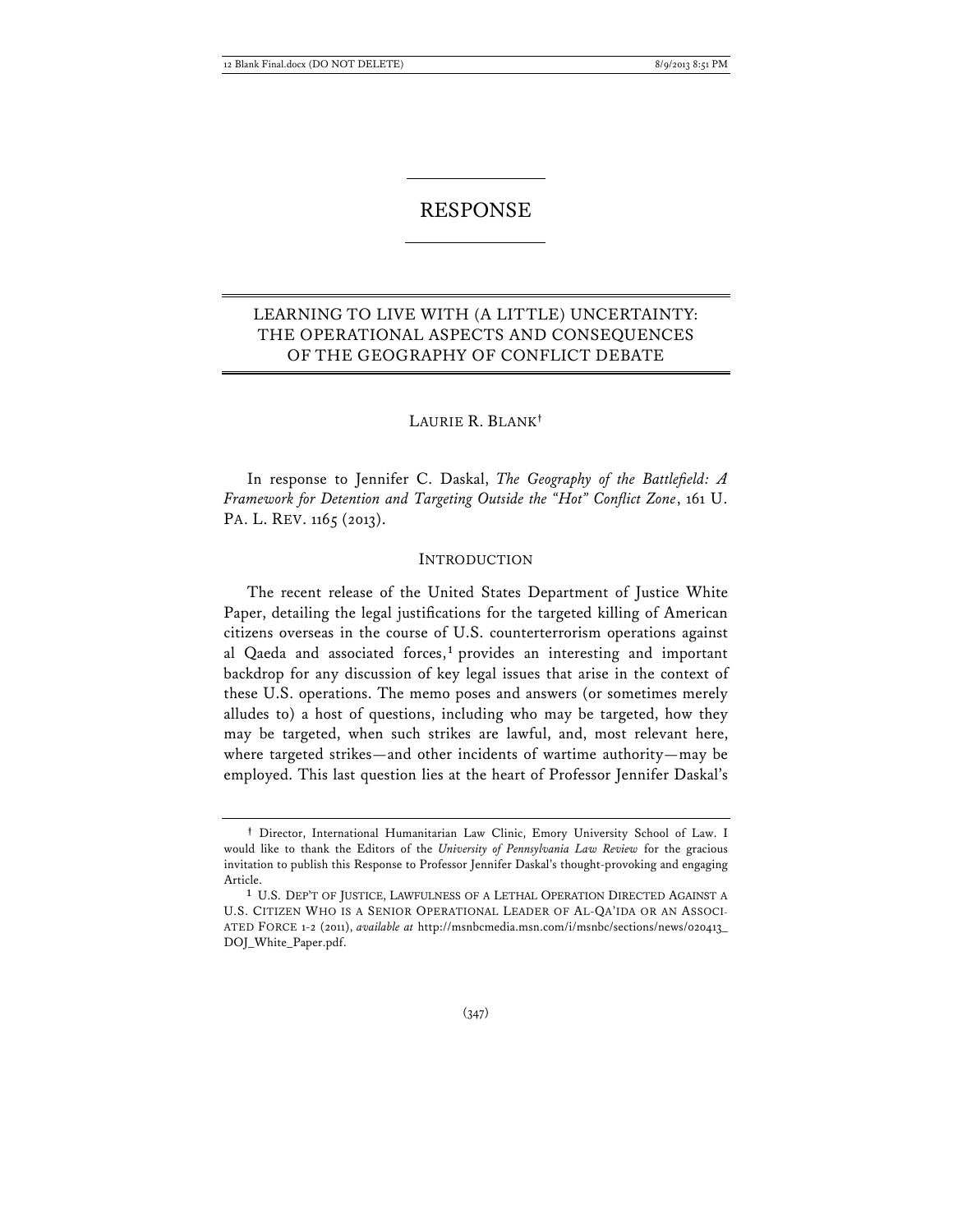recent Article, *The Geography of the Battlefield: A Framework for Detention and Targeting Outside the "Hot" Conflict Zone*, **<sup>2</sup>** which proposes a new law of war framework for targeting and detention operations that rests on a distinction between areas of ongoing hostilities and areas more attenuated from such "hot" battlefields. The issue of the geography of "the battlefield"—that is, where an armed conflict can and does take place—has provoked extensive debates over the past few years. Daskal's Article offers a useful and thoughtful addition to the discourse, highlighting some of the key interests and challenges at the heart of the matter.

Two central concerns, however, arise from the prospective application of Daskal's suggested legal framework: (1) how the lack of strategic clarity trickles down to affect operational and tactical clarity, and (2) the long-term consequences for the development and implementation of the law of armed conflict (LOAC). This Response highlights these concerns as a counterpoint to the idea of a new set of rules based on shifting geographical combat zones, even in light of the potential procedural benefits such new rules and frameworks might engender. In essence, it is important to recognize that LOAC's constituents, as it were, include not only the strategic and policylevel decisionmakers and the suspected enemy operatives they seek to combat, but also the individual soldiers tasked with carrying out the mission and, in a broader sense, all those who will implement LOAC in the future or employ its authorities and benefit from its protections. Exploring and accounting for the purposes and functionality of LOAC from all angles is therefore a critical aspect of any discussion of LOAC's applicability with regard to either geographical application or the formulation of situationdependent rules or parameters. Indeed, the application of LOAC—where and when it applies, and how it applies to different categories of persons and objects—is fundamental not only to the execution of military operations, but also to the planning of and training for operations, and to the enforcement of accountability for violations of the law. Divorcing considerations of LOAC's geographical reach or its applications in different geographical areas from these three components thus introduces substantial concerns about feasibility, operational effectiveness and predictability, and risks severing the debate from LOAC's fundamental purposes and objectives. Lost in the current discourse as well is the fact that "armed conflict" is a legal term of art, one introduced to avoid the political manipulations

**<sup>2</sup>** Jennifer C. Daskal, *The Geography of the Battlefield: A Framework for Detention and Targeting Outside the "Hot" Conflict Zone*, 161 U. PA. L. REV. 1165 (2013).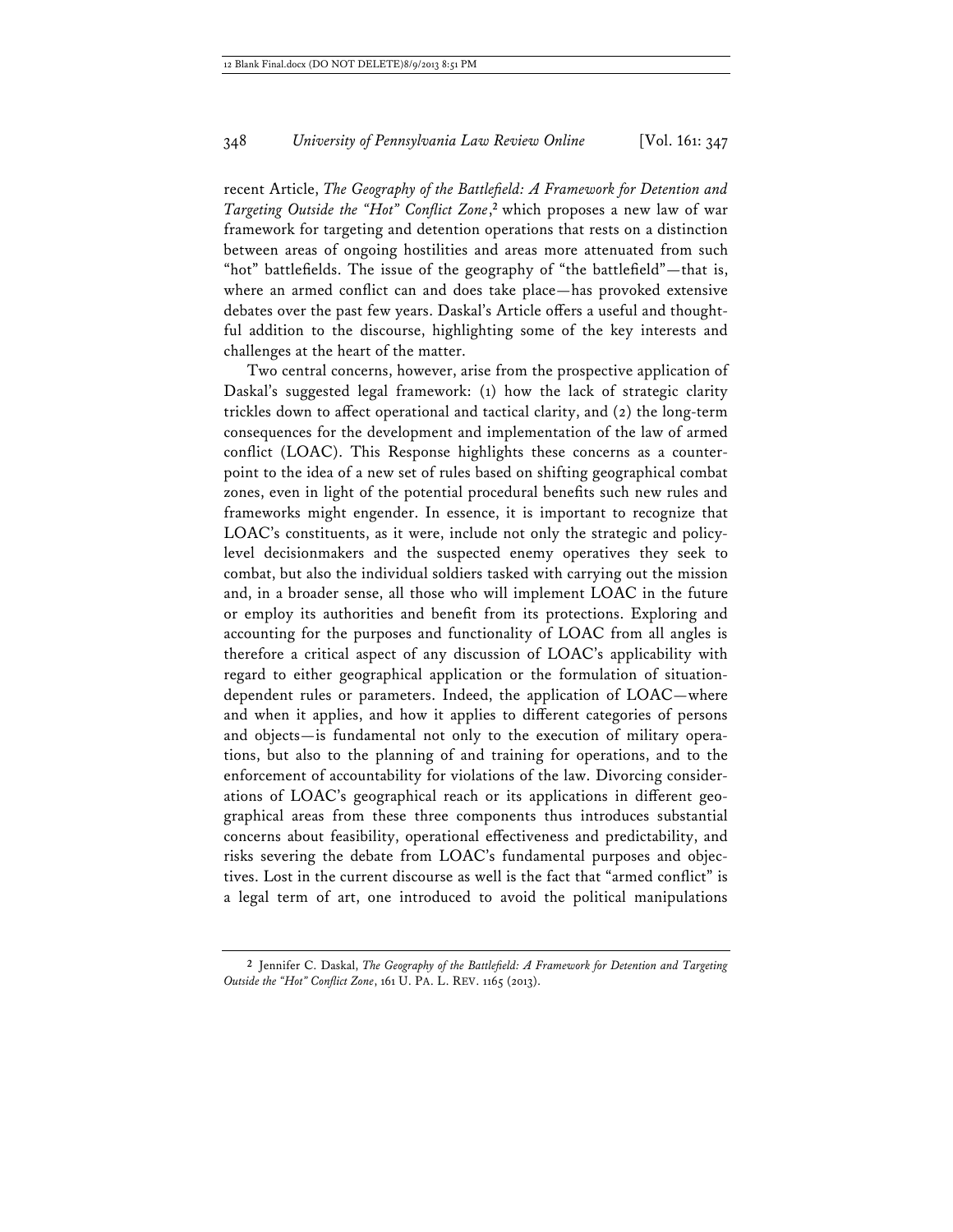enabled by the earlier use of the word "war,"**<sup>3</sup>** while "battlefield" is an operational euphemism for the place where armed hostilities are taking place and does not even appear as a defined term in military doctrine.**<sup>4</sup>** And yet "armed conflict" and "battlefield" have become linked and have even begun to morph into a legal conception of the "battlefield" that is not based in LOAC, which does not provide specific geographic parameters for armed conflict.

Part I of this Response briefly highlights the core principles and purposes of LOAC as an essential backdrop to any discussion of LOAC's applicability (both the "where" question and the "how" question). Part II then explores the consequences of using a rules-based framework to answer, or perhaps sidestep, the challenging question of where the bounds of conflict with transnational actors may lie, focusing on issues of clarity and predictability and the long-term development of the law. The question of geographical application of LOAC is both highly relevant in the most pragmatic sense—the difference between being in an area of armed conflict or not literally can be life or death—and also not susceptible to specific and concrete definition. This combination of relevance and thorniness has led not only to extensive debates about how to conceptualize the geographic parameters of the battlespace in an armed conflict, **<sup>5</sup>** but also to alternative paradigms for regulating the use of force through rules-based frameworks,

**4** The closest term in the *Department of Defense Dictionary of Military and Associated Terms* is "theater of war," which is "[d]efined by the President, Secretary of Defense, or the geographic combatant commander as the area of air, land, and water that is, or may become, directly involved in the conduct of major operations and campaigns involving combat." JOINT CHIEFS OF STAFF, JOINT PUBL'N 1-02, DEPARTMENT OF DEFENSE DICTIONARY OF MILITARY AND ASSOCI-ATED TERMS 292 (2013), *available at* http://www.dtic.mil/doctrine/new\_pubs/jp1\_02.pdf.

**5** *See, e.g.*, KENNETH ANDERSON, HOOVER INST., TARGETED KILLING AND DRONE WARFARE: HOW WE CAME TO DEBATE WHETHER THERE IS A 'LEGAL GEOGRAPHY OF WAR' 10-16 (2011), *available at* http://media.hoover.org/sites/default/files/documents/ FutureChallenges\_Anderson.pdf; Louise Arimatsu, *Territory, Boundaries and the Law of Armed Conflict*, 12 Y.B. INT'L HUMANITARIAN L. 157, 178-82, 187-92 (2009); Laurie R. Blank, *Defining the Battlefield in Contemporary Conflict and Counterterrorism: Understanding the Parameters of the Zone of Combat*, 39 GA. J. INT'L & COMP. L. 1, 14-�� (����); Geoffrey S. Corn, *Geography of Armed Conflict: Why it Is a Mistake to Fish for the Red Herring*, 89 INT'L L. STUD. 77, 86-92 (2013); Michael W. Lewis, *Drones and the Boundaries of the Battlefield*, 47 TEX. INT'L L.J. 293, 301-08 (2012); Noam Lubell & Nathan Derejko, *A Global Battlefield? Drones and the Geographical Scope of Armed Conflict*, 11 J. INT'L CRIM. JUST. 65, 68-73 (2013); Mary Ellen O'Connell, *Combatants and the Combat Zone*, 43 U. RICH. L. REV. 845, 858-59 (2009); WHAT IS WAR?: AN INVESTIGA-TION IN THE WAKE OF 9/11 (Mary Ellen O'Connell ed., 2012).

**<sup>3</sup>** *See* OSCAR M. UHLER ET AL., INT'L COMM. OF THE RED CROSS, IV GENEVA CON-VENTION RELATIVE TO THE PROTECTION OF CIVILIAN PERSONS IN TIME OF WAR: COMMENTARY �� (Jean S. Pictet ed., Ronald Griffin & C.W. Dumbleton trans., ����) ("The substitution of this much more general expression for the word 'war' was deliberate. It is possible to argue almost endlessly about the legal definition of 'war'. . . . The expression 'armed conflict' makes such arguments less easy.").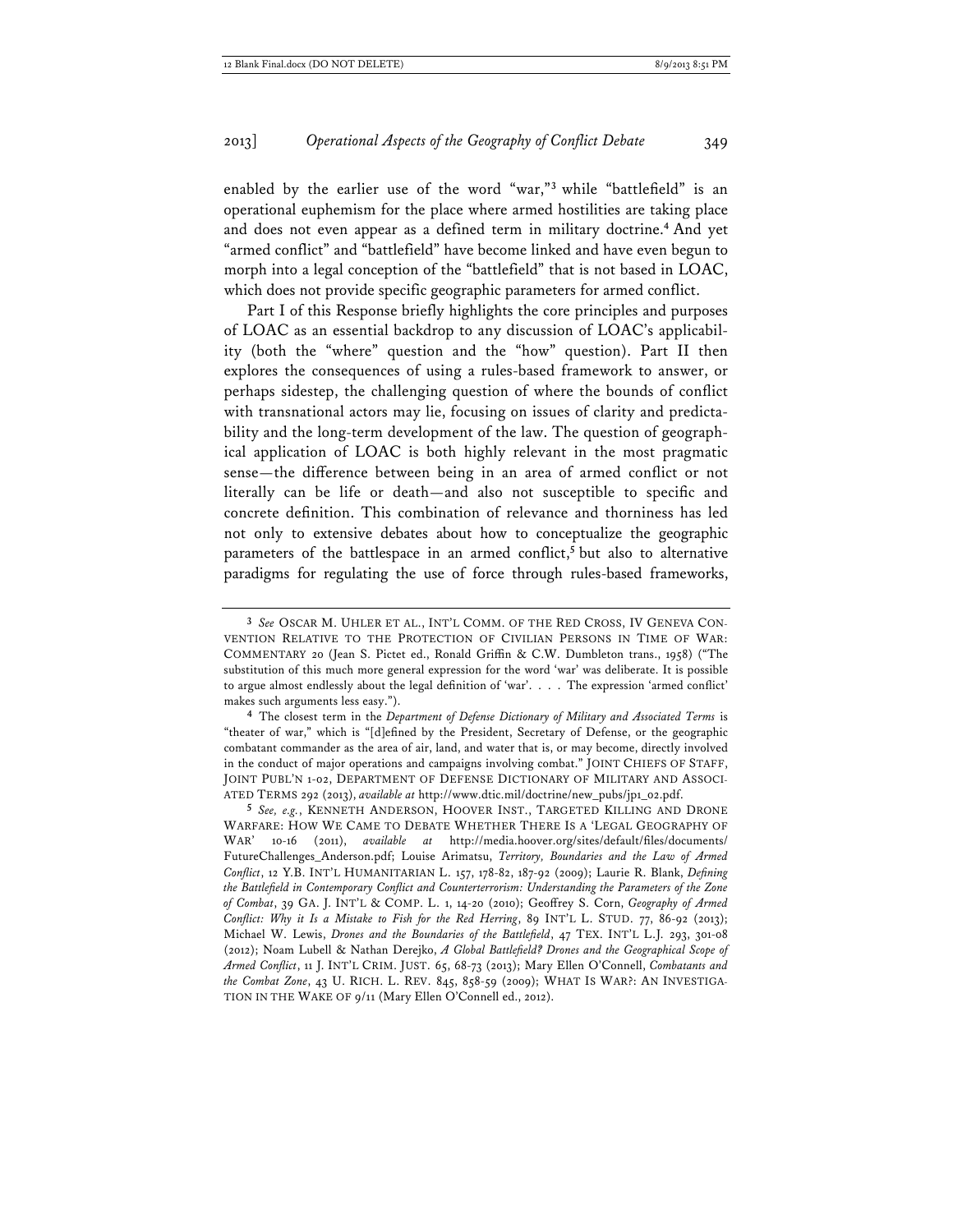hybrid paradigms, or other mechanisms, such as those Daskal proposes. Although these alternative conceptions of the battlefield are highly useful, it is also important to address their feasibility in the operational realm and their potential second- and third-order effects.

## I. LOAC'S PRINCIPLES AND PARAMETERS IN THE BATTLEFIELD DEBATE

LOAC—otherwise known as the law of war or international humanitarian law—governs the conduct of both states and individuals during armed conflict. It seeks to minimize suffering in war by protecting persons not participating in hostilities and by restricting the means and methods of warfare.**<sup>6</sup>** LOAC applies during all situations of armed conflict, with the full panoply of the Geneva Conventions and customary law applicable in international armed conflict and a more limited body of conventional and customary law applicable during non-international armed conflict.**<sup>7</sup>** In all circumstances, therefore, LOAC provides the basic framework for all actions, obligations, and privileges; it is, in essence, the outer parameters for all military conduct.

LOAC has multiple purposes that all stem from or contribute to the regulation of the conduct of hostilities and the protection of persons and objects affected by conflict. The most obvious, perhaps, is the humanitarian purpose, the focus on protecting persons who are caught up in the horrors of war. Equally important, however, is the regulation of the means and methods of warfare for the direct purpose of protecting those who are

**<sup>6</sup>** INT'L COMM. OF THE RED CROSS, ADVISORY SERV. ON INT'L HUMANITARIAN LAW, WHAT IS INTERNATIONAL HUMANITARIAN LAW? 1 (2004), *available at* http://www.icrc.org/eng/assets/files/other/what\_is\_ihl.pdf. The law of armed conflict is codified primarily in the four Geneva Conventions of August 12, 1949 and their Additional Protocols. *See* Geneva Convention for the Amelioration of the Condition of the Wounded and Sick in Armed Forces in the Field, Aug. 12, 1949, 6 U.S.T. 3114, 75 U.N.T.S. 31 [hereinafter First Geneva Convention]; Geneva Convention for the Amelioration of the Condition of Wounded, Sick and Shipwrecked Members of Armed Forces at Sea, Aug. 12, 1949, 6 U.S.T. 3217, 75 U.N.T.S. 85 [hereinafter Second Geneva Convention]; Geneva Convention Relative to the Treatment of Prisoners of War, Aug. 12, 1949, 6 U.S.T. 3316, 75 U.N.T.S. 135 [hereinafter Third Geneva Convention]; Geneva Convention Relative to the Protection of Civilian Persons in Time of War, Aug. 12, 1949, 6 U.S.T. 3516, 75 U.N.T.S. 287 [hereinafter Fourth Geneva Convention]; Protocol Additional to the Geneva Conventions of 12 August 1949, and Relating to the Protection of Victims of International Armed Conflicts (Protocol I), June 8, 1977, 1125 U.N.T.S. 3 [hereinafter Additional Protocol I]; Protocol Additional to the Geneva Conventions of 12 August 1949, and Relating to the Protection of Victims of Non-International Armed Conflicts (Protocol II), June �, 1977, 1125 U.N.T.S. 609.

**<sup>7</sup>** INT'L COMM. OF THE RED CROSS, *supra* note 6, at 1.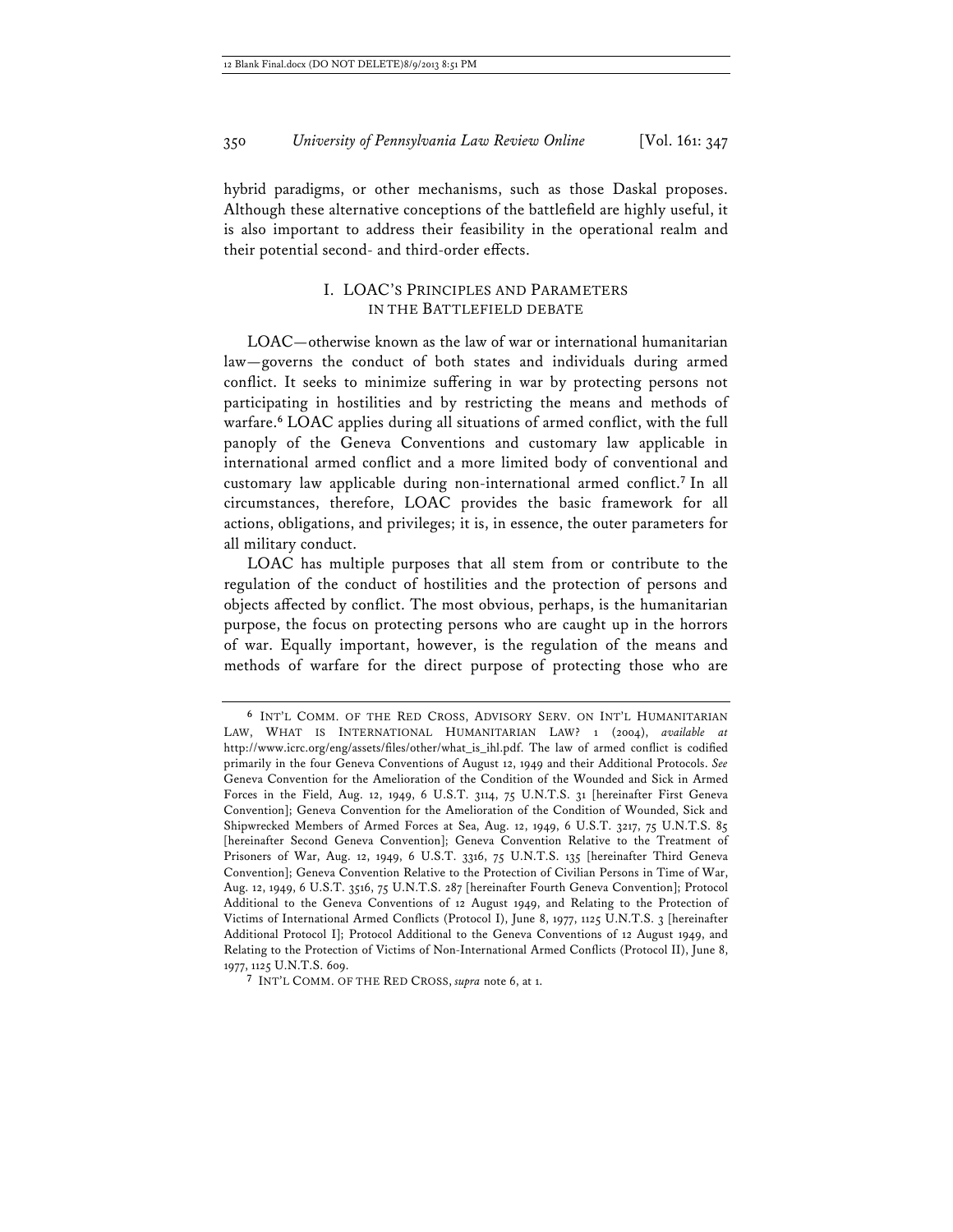fighting—soldiers and others—from unnecessary suffering during conflict. Finally, it is crucial to recognize that the law of war does not exist to inhibit military operations or prevent war; rather, the goal of this body of law is to enable effective, moral, and lawful military operations within the parameters of the two aforementioned protective purposes.**<sup>8</sup>**

The Geneva Conventions, and the laws of war for centuries before that, are based on four key principles: military necessity, humanity, distinction, and proportionality.**<sup>9</sup>** These key principles of LOAC not only provide the foundation for the law, but can also serve as a useful guidepost for exploring difficult challenges and finding solutions that preserve and protect the law's core values. Military necessity recognizes that the goal of war is the complete submission of the enemy as quickly as possible; it allows any force necessary to achieve that goal as long as not forbidden by the law.**<sup>10</sup>** The principle of humanity aims to minimize suffering in armed conflict; the infliction of suffering not necessary for legitimate military purposes is therefore forbidden.**<sup>11</sup>** The principle of distinction requires all parties in a conflict to distinguish between those who are fighting and those who are not and target only the former when launching attacks.**<sup>12</sup>** Finally, the principle of proportionality seeks to balance military goals with the protection of civilians, prohibiting attacks when the expected civilian casualties will be excessive compared to the anticipated military advantage.**<sup>13</sup>**

In the context of the geography of armed conflict, military necessity and humanity might help provide guidance in delineating the scope of the battlefield. Military necessity naturally suggests a broad view of the zone of combat in order to offer the most comprehensive opportunity to defeat the enemy. At first glance, the principle of humanity seems to support a broad

**<sup>8</sup>** *See id.* at 1-2.

**<sup>9</sup>** U.K. MINISTRY OF DEFENCE, JSP 383, THE JOINT SERVICE MANUAL OF THE LAW OF ARMED CONFLICT ¶¶ 2.1-2.6.3 (2004), *available at* https://www.gov.uk/government/uploads/ system/uploads/attachment\_data/file/27874/JSP3832004Edition.pdf; see also U.S. DEP'T OF THE ARMY, FIELD MANUAL NO. 27-10, THE LAW OF LAND WARFARE app. A-1 (1956), *available at* http://www.afsc.army.mil/gc/files/fm��-10.pdf*.*

**<sup>10</sup>** U.S. DEP'T OF THE ARMY, *supra* note 9, at app. A-1.

**<sup>11</sup>** *See* Convention with Respect to the Laws and Customs of War on Land, Preamble, July 29, 1899, 32 Stat. 1803 (the "Martens Clause"); LAURIE R. BLANK & GREGORY P. NOONE, INTERNATIONAL LAW AND ARMED CONFLICT: FUNDAMENTAL PRINCIPLES AND CONTEMPORARY CHALLENGES IN THE LAW OF WAR 41-43 (2013).

**<sup>12</sup>** Article 48 of Additional Protocol I sets forth what is known as the "basic rule": "In order to ensure respect for and protection of the civilian population and civilian objects, the Parties to the conflict shall at all times distinguish between the civilian population and combatants and between civilian objects and military objectives and accordingly shall direct their operations only against military objectives." Additional Protocol I, *supra* note 6, art. 48.

**<sup>13</sup>** *See id*. arts. 51(5)(b), 57(2)(a)(iii), 57(2)(b).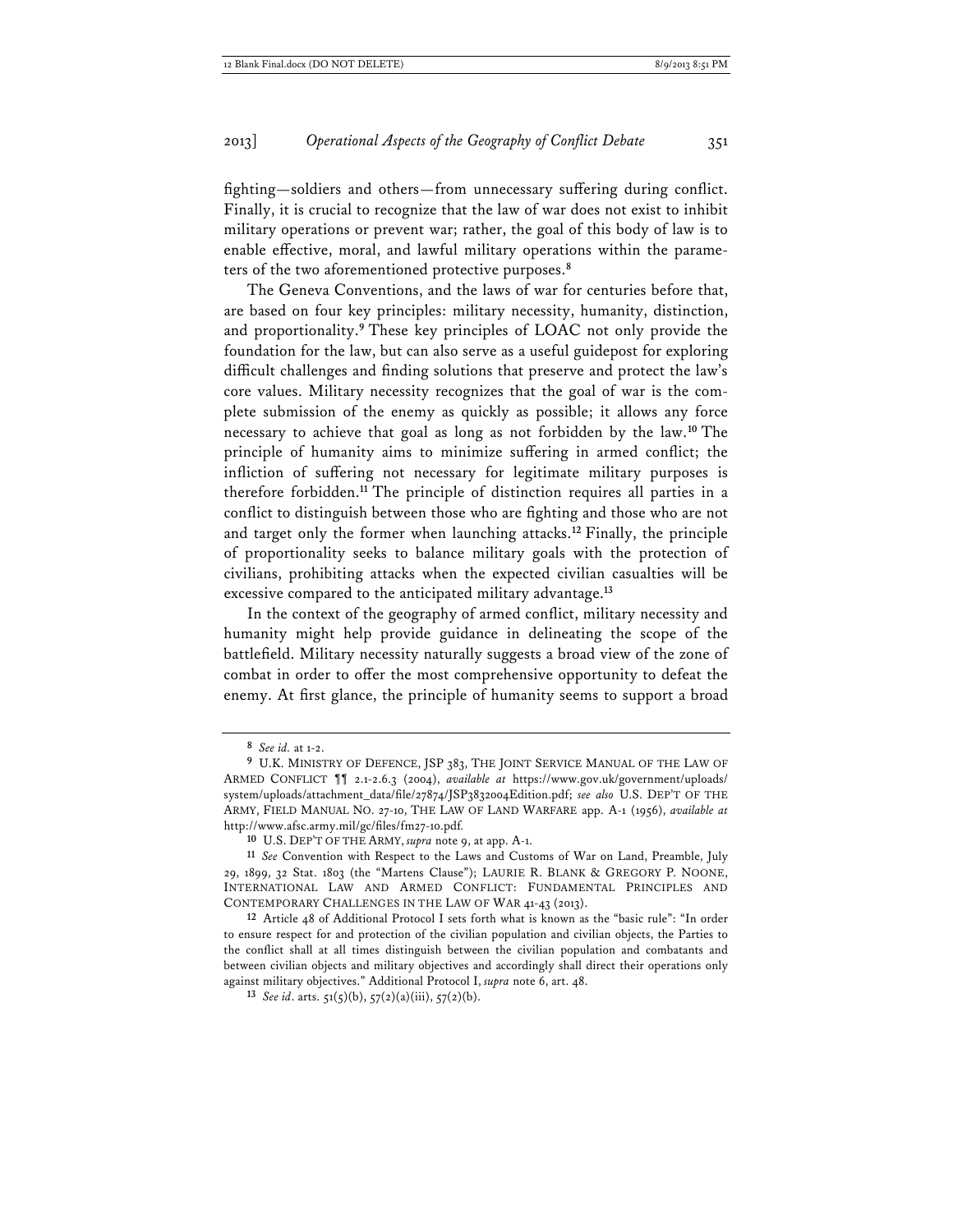view of the geographical scope of armed conflict as well. The Commentary to the Fourth Geneva Convention emphasizes that the drafters sought to ensure the "widest possible field of application" for LOAC's protective goals.**<sup>14</sup>** In the past, this goal of maximizing protection has been a driving force, facilitating interpretations of complicated questions regarding protected persons or other issues. **<sup>15</sup>** In the context of conflicts with terrorist groups, however, this goal may not operate as effectively. Simply put, taking a broad view of the time and space dimensions in a conflict with terrorist groups could—with little imagination—lead one to conclude that a large portion of the world falls within the zone of combat, by dint of terrorist groups having a presence in many countries and terrorist attacks taking place in many countries. Although this approach would, in theory, mean that large numbers of persons might benefit from the rights and protections of LOAC, it also means that large swaths of the globe would fall within the "use of force as first resort" authority—against positively identified enemy operatives only—that LOAC grants to belligerents.**<sup>16</sup>** Thus, the principle of humanity more rationally supports a narrow view of the geographic scope of conflict in this situation, a view that seeks to protect the most people by keeping conflict, and the battlefield, away from their countries altogether.

This result—a broad view of geographical application based on military necessity and a narrow view based on humanity—mirrors in some ways LOAC's essential and inherent balancing of military necessity and humanity and ultimately leaves lingering uncertainties about how to frame the geographic scope of the battlefield. And yet, as discussed further in Section II.A, this inherent tension between military necessity and humanity,

**<sup>14</sup>** OSCAR M. UHLER ET AL., *supra* note 3, at 50.

**<sup>15</sup>** The International Criminal Tribunal for the Former Yugoslavia's (ICTY) approach in *Prosecutor v. Tadic* and other cases, which bases protected person status on allegiance rather than nationality, fulfills LOAC's general need for broad applicability across territory, time, and categories of persons. *See* Prosecutor v. Tadic, Case No. IT-94-1-A, Judgement, ¶166 (Int'l Crim. Trib. for the Former Yugoslavia July 15, 1999), http://www.icty.org/x/cases/tadic/acjug/en/tadaj990715e.pdf (holding, with an eye to ensuring fidelity to LOAC's object and purpose, that allegiance, not nationality, should determine protected person status in the complex conflict in the former Yugoslavia).

**<sup>16</sup>** *See* Laurie R. Blank, *Targeted Strikes: The Consequences of Blurring the Armed Conflict and Self-Defense Justifications*, 38 WM. MITCHELL L. REV. 1655, 1656-57, 1681 (2012); Geoffrey S. Corn, Laurie R. Blank, Chris Jenks & Eric Talbot Jensen, *Belligerent Targeting and the Invalidity of a Least Harmful Means Rule*, 89 INT'L L. STUD. 536, 550 (2013); Geoffrey Corn, *Mixing Apples and Hand Grenades: The Logical Limit of Applying Human Rights Norms to Armed Conflict*, 1 J. INT'L HUMANITARIAN LEGAL STUD. 52, 74-84 (2010).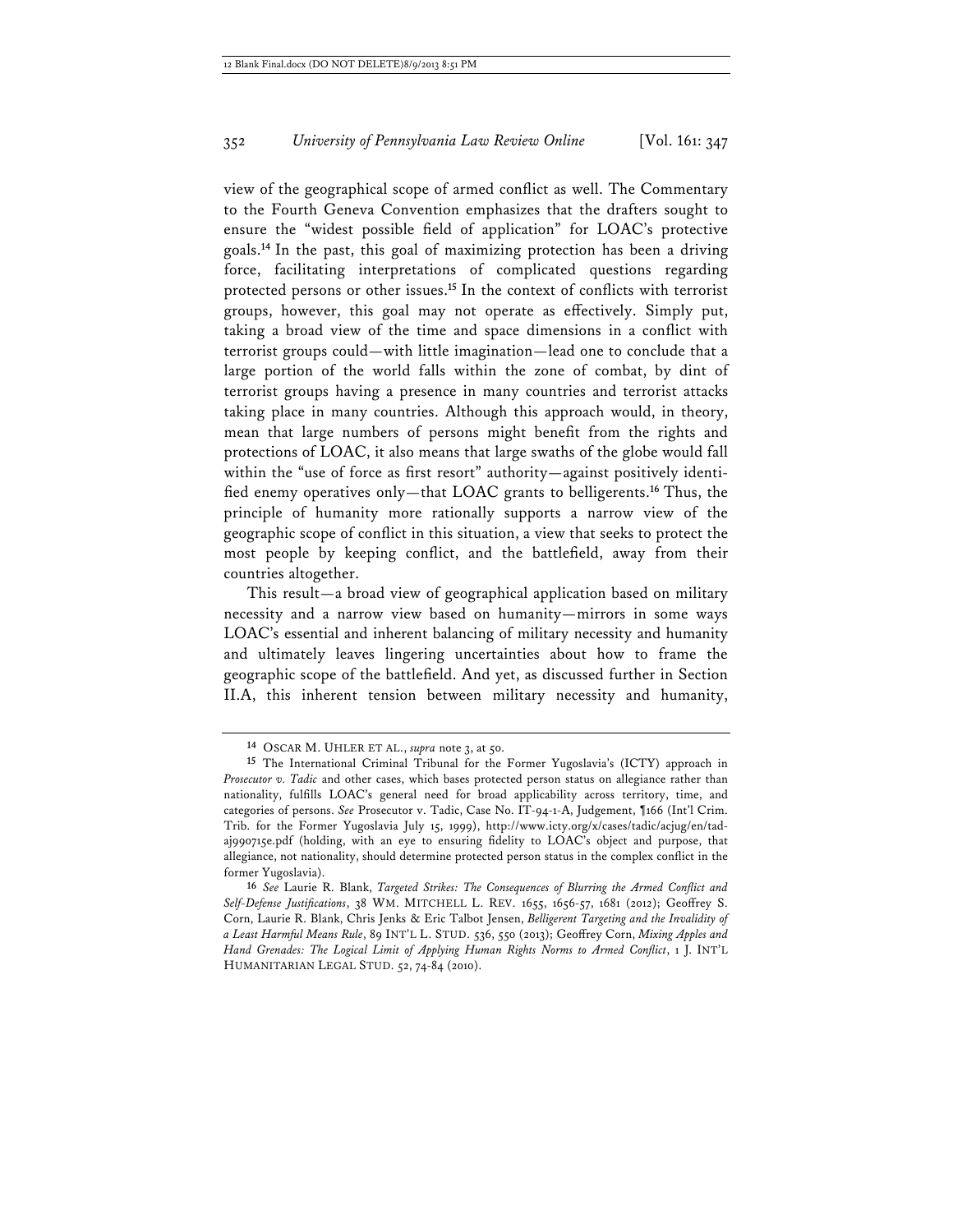between authority and obligation, raises important cautions about attempts to delineate the contours of that balance more specifically. That is, our discomfort with a lack of geographical clarity in a conflict between a state and a transnational terrorist group may well be precisely the source of the elasticity needed to enable this balance between military necessity and humanity to be sustained in pursuit of LOAC's core purposes.

### II. OPERATIONAL CLARITY AND THE DEVELOPMENT OF THE LAW: CASUALTIES OF A HYBRID RULES-BASED FRAMEWORK

As Daskal aptly describes, the primary contours of the debate over the scope of the battlefield are shaped by the territorially prescribed view on one side and the broadly conceived "global battlefield" on the other.**<sup>17</sup>** From a policy standpoint, the latter poses the risk of spiraling violence and a degradation of sovereignty; the former offers terrorists and other armed groups an unnecessary bonus of safe haven simply by crossing an international border. In an earlier piece, I have argued for a middle ground, based on an understanding of the relevant legal parameters that can offer guidance in analyzing the geographic space of conflict.**<sup>18</sup>** In this sense, I firmly agree with the motivation behind Daskal's effort to transcend the "impasse" seemingly created by a dichotomous, all-or-nothing view of the geography of conflict. However, attempting to navigate these thorny questions through new binding legal frameworks that copy and borrow from two or more distinct legal regimes poses a separate set of concerns, with the risk of more comprehensive long-term consequences.

This Part highlights two of these concerns, specifically within the context of one overarching question: would a new law of war framework apply only to conflicts with terrorist groups or to all LOAC-triggering situations? To the extent that this new framework would become the dominant framework for all conflict situations, the operational and law-development concerns discussed in this Part loom large. However, if the new framework were to apply only in the event of conflicts like that between the U.S. and al Qaeda—a conflict between a state and a transnational terrorist group two equally significant questions arise. First, how—and by whom—would the determination be made as to whether a particular conflict situation fits

**<sup>17</sup>** *See* Daskal, *supra* note 2, at 1174-�� (describing and highlighting the flawed reasoning of both the substantively and territorially broad view and the territorially restricted view). I also have discussed these differing views in prior work. *See* Blank, *supra* note 5, at 20-26 (contrasting the global battlefield view with the spatially limited conception of the battlefield in the context of today's conflicts with terrorist groups).

**<sup>18</sup>** *See* Blank, *supra* note 5, at 26-36.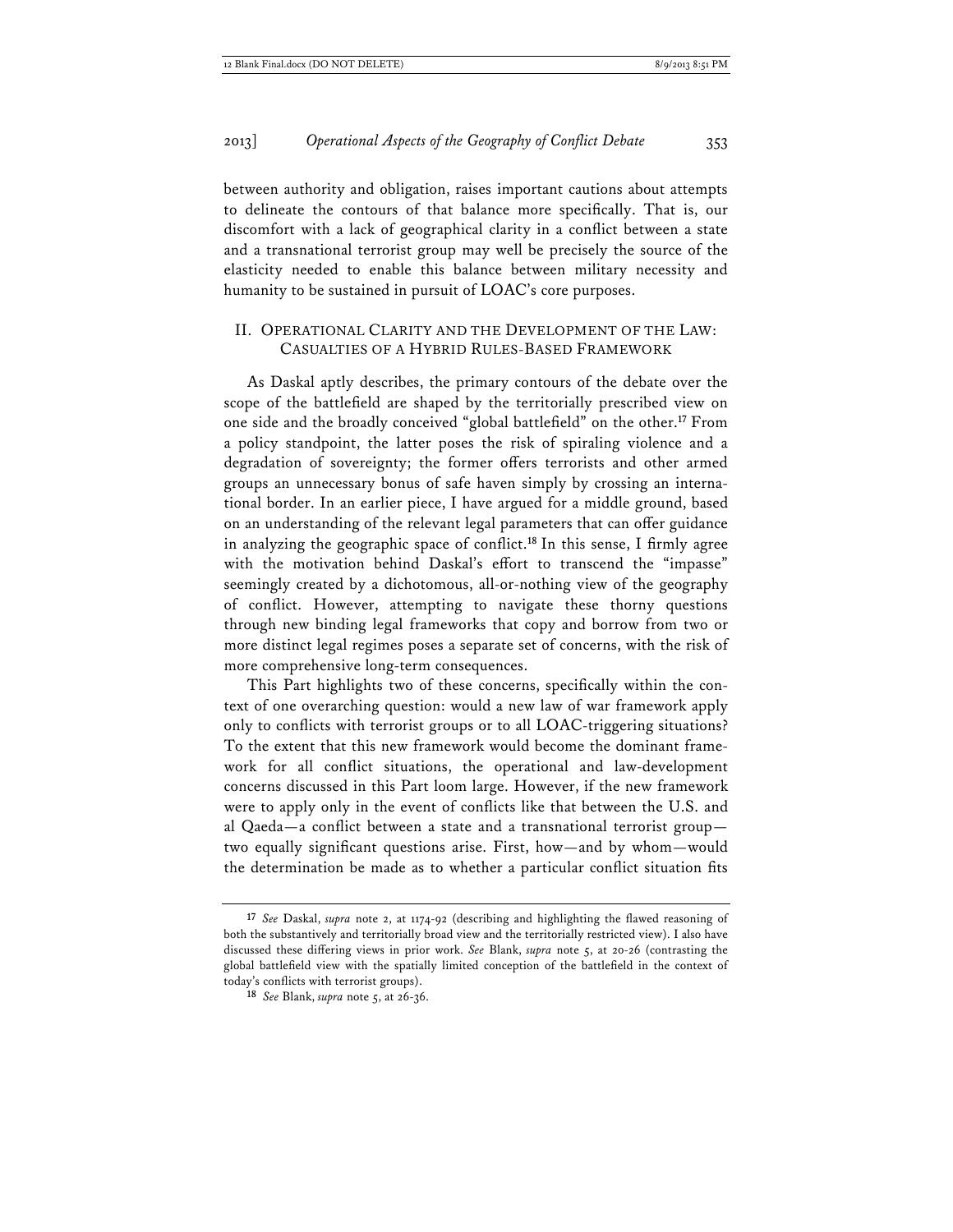within the regular LOAC framework or the new rules-based framework? The risk of additional layers of complexity, legal challenge, and uncertainty as a result of having to make this additional determination first would be great and poses a significant concern. Second, would there thus be two different standards for training and for enforcement, depending on the framework under which a particular unit was operating? Here the consequences for clarity and predictability are quite simply enormous.

### A. *Operational Clarity and Predictability*

A central focus of debate for more than a decade has been how to apply LOAC to conflicts with terrorist groups—from how to define the conflict to how to implement the principle of distinction to the content of law of war detention. The very application of LOAC to military operations against terrorist operatives or groups depends, as the essential preliminary consideration, on the existence of an armed conflict. **<sup>19</sup>** Notwithstanding the complexities of these determinations in the context of efforts to combat transnational terrorist groups, LOAC continues to rely on clear and objective standards to assess when the law applies. Effective implementation of LOAC depends on the clarity of the legal principles, their application during the heat of battle, and their credible application post hoc in investigations and prosecutions. Moreover, commanders and their troops can best adhere to the law and carry out its central tenets when the law and the obligations it imposes are predictable and operationally logical.

The introduction of a new law of war framework for certain types of conflicts—in which the application of relevant rules depends not on established standards but on a new set of considerations drawn from multiple legal regimes—will affect the application of LOAC at all levels: training, implementation, and enforcement. First, a new framework will have implications for training generally, but the implications go well beyond the need to develop new training methods and modules. Rather, the military will have to explore and assess how to train commanders, lawyers, and troops to comply with a legal framework based on a more complex set of considerations than that established by LOAC, including factors drawn from U.S. constitutional law and other international law regimes. At this stage of training and planning, another challenge will be that of drafting

**<sup>19</sup>** *See* Common Articles 2 and 3 of the First, Second, Third, and Fourth Geneva Conventions, *supra* note 6 (setting forth the primary framework for LOAC applicability to situations of both international and non-international armed conflict).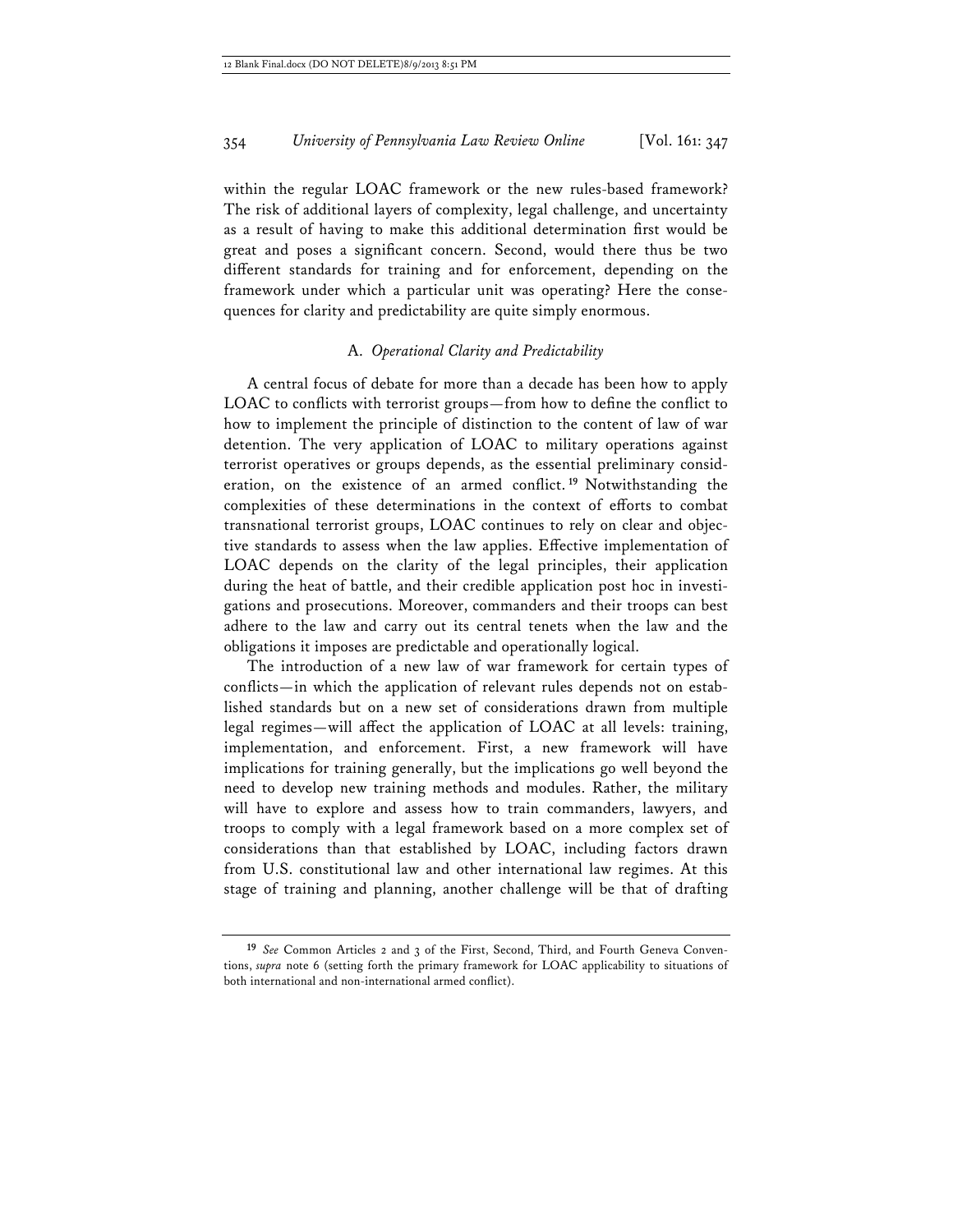and implementing rules of engagement for operations governed by the legal standards at issue here. Rules of engagement (ROE) distill law, strategy, and policy into tactical instructions for military personnel regarding when and against whom they can use force.**<sup>20</sup>** LOAC forms the outer boundaries of lawfulness for conduct during armed conflict and thus is the outer framework for the rules of engagement; each military operation then has specifically designed rules of engagement to meet the operation's particular needs. At one level, a new framework based on different legal obligations in different geographical locales does not have significant consequences for the development of ROE because there can be many specific considerations in any conflict situation that drive particularized ROE. Nonetheless, the rapidly changing nature of a conflict with terrorist groups—the nature and geographical location of the threat, and the available responses—will mean that the parameters of this new framework will also be changing—a recipe for extraordinary challenges with regard to developing and training for effective ROE.

Second, implementation in the context of a new law of war framework as proposed, based on distinctions between various zones of security needs and the shifting procedural obligations that result, poses even more significant concerns. Pragmatically, threat and the concomitant need to respond to that threat will always be the primary consideration driving the strategic, operational, and tactical calculus: "Armed conflict is a threat-driven concept, arising when the threat necessitates resort to combat power, and extending to wherever the operational and tactical opportunity to produce a militarily valuable effect on the enemy arises."**<sup>21</sup>** Divorcing a geographic

**<sup>20</sup>** *See* INT'L & OPERATIONAL LAW DEP'T, JUDGE ADVOCATE GEN.'S LEGAL CTR. & SCH., OPERATIONAL LAW HANDBOOK 73-74 (Brian Bill & Jeremy Marsh eds., 2010), *available at* http://www.loc.gov/rr/frd/Military\_Law/pdf/operational-law-handbook\_2010.pdf (defining rules of engagement and describing their purposes); JOINT CHIEFS OF STAFF, *supra* note 4, at 249-50 (defining rules of engagement); Richard J. Grunawalt, *The JCS Standing Rules of Engagement: A Judge Advocate's Primer*, 42 A.F. L. REV. 245, 246-47 (1997) (discussing the history and function of rules of engagement). For further discussion of rules of engagement, see Laurie R. Blank, *Rules of Engagement: Law, Strategy, and Leadership*, *in* ASPECTS OF LEADERSHIP: ETHICS, LAW, AND SPIRITUALITY 221 (Carroll Connelley & Paolo Tripodi eds., 2012), and INT'L INST. OF HUMANITARIAN LAW, RULES OF ENGAGEMENT HANDBOOK 6 (2009), *available at* http://www.usnwc.edu/getattachment/7b0d0f70-bb07-48f2-af0a-7474e92d0bb0/San-Remo-ROE-Handbook, which explains, "In addition to *self-defence*, ROE will therefore generally reflect multiple components, including political guidance from higher authorities, the tactical considerations of the specific mission, and LOAC. Succinct and unambiguous rules are essential."

**<sup>21</sup>** Corn, *supra* note 5, at ��. The U.S. military's concept of "effects-based operations" illustrates this directly: the desired strategic, operational, and tactical effects drive the military mission, and these effects are in turn dictated by threat capabilities, dispositions, and vulnerabilities. *See, e.g.*, Robert B. Herndon, John A. Robinson, James L. Creighton, Raphael Torres & Louis J. Bello, *Effects-Based Operations in Afghanistan: The CJTF-180 Method of Orchestrating Effects to*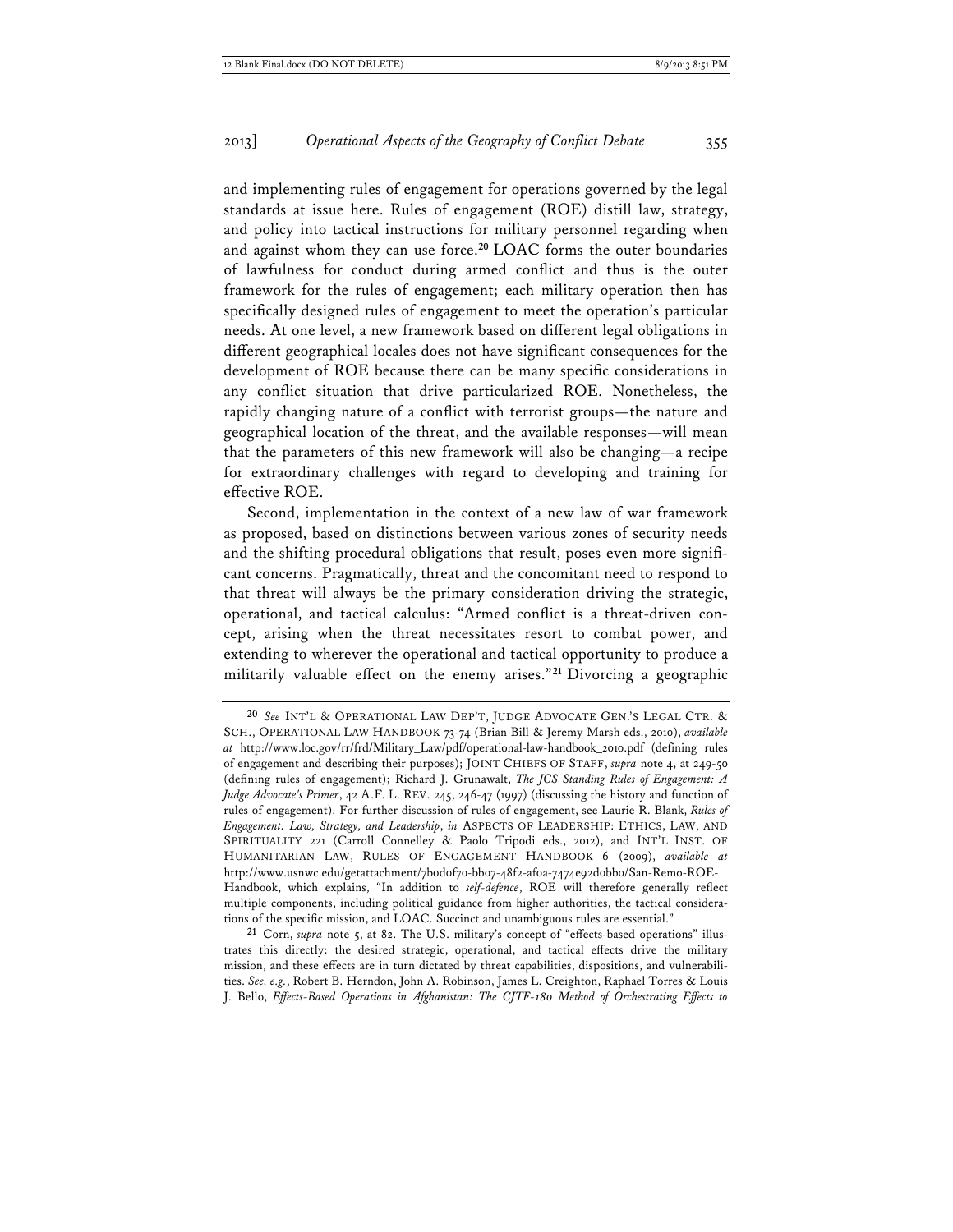analysis from this fundamental nature of military operations and decisionmaking can make the law less practical in the immediate sense, and can also, as explained below, hinder the development of the law going forward. During military operations, the law plays an essential protective role not only for those uninvolved in the conflict, but—just as importantly—for those who are fighting.**<sup>22</sup>** Beyond specific provisions that protect soldiers, sailors, airmen, and Marines (such as the obligation to care for the wounded,**<sup>23</sup>** the prohibition on weapons that cause superfluous injury,**<sup>24</sup>** and the protections provided for prisoners of war**<sup>25</sup>**), the law accomplishes this key purpose by striving for clarity and predictability. At the most basic level, soldiers need to know when and against whom they can use force. Uncertainty regarding that most fundamental aspect of wartime conduct places an extraordinary burden on the soldier and places him or her in grave danger beyond that already inherent in the nature of conflict. It may well be possible that a new law of war framework with binding rules that depend on a security calculus drawn from different geographic zones can offer more guidance for a policymaker or other decisionmaker at the highest strategic level. For the men and women directly facing the enemy, however, it muddies the waters by introducing additional considerations to the tactical and operational decisionmaking process, a process that is measured in seconds, if not less.**<sup>26</sup>**

More broadly, the balance between military necessity and humanity, highlighted in Part I, is most vital in the direct implementation of LOAC during military operations. Military necessity provides the authority for a

**23** *See, e.g.*, First Geneva Convention, *supra* note 6, art. 12(1) ("Members of the armed forces and other persons mentioned in the following Article, who are wounded or sick, shall be respected and protected in all circumstances.").

**24** *See, e.g.*, Additional Protocol I, *supra* note 6, art. 35(2) ("It is prohibited to employ weapons, projectiles and material and methods of warfare of a nature to cause superfluous injury or unnecessary suffering.").

**25** *See, e.g.*, Third Geneva Convention, *supra* note 6.

**26** *See generally* Laurie Blank & Amos Guiora, *Teaching an Old Dog New Tricks: Operationalizing the Law of Armed Conflict in New Warfare*, 1 HARV. NAT'L SECURITY J. 45, 53-54 (2010) (describing the characteristics of "new warfare").

*Achieve Objectives*, FIELD ARTILLERY, Jan.-Feb. 2004, at 26, *available at* http://sillwww.army.mil/firesbulletin/archives/����/JAN\_FEB\_2004/JAN\_FEB\_2004\_FULL\_EDITION.p df (analyzing effects-based operations, "[a] process for obtaining a desired strategic outcome or 'effect' on the enemy through the synergistic, multiplicative and cumulative application of the full range of military and nonmilitary capabilities" (citation and internal quotation marks omitted)).

**<sup>22</sup>** *See generally* First Geneva Convention, *supra* note 6 (protecting wounded and sick members of the armed forces on land); Second Geneva Convention, *supra* note 6 (protecting wounded, sick, and shipwrecked members of the armed forces at sea); Third Geneva Convention, *supra* note 6 (protecting prisoners of war).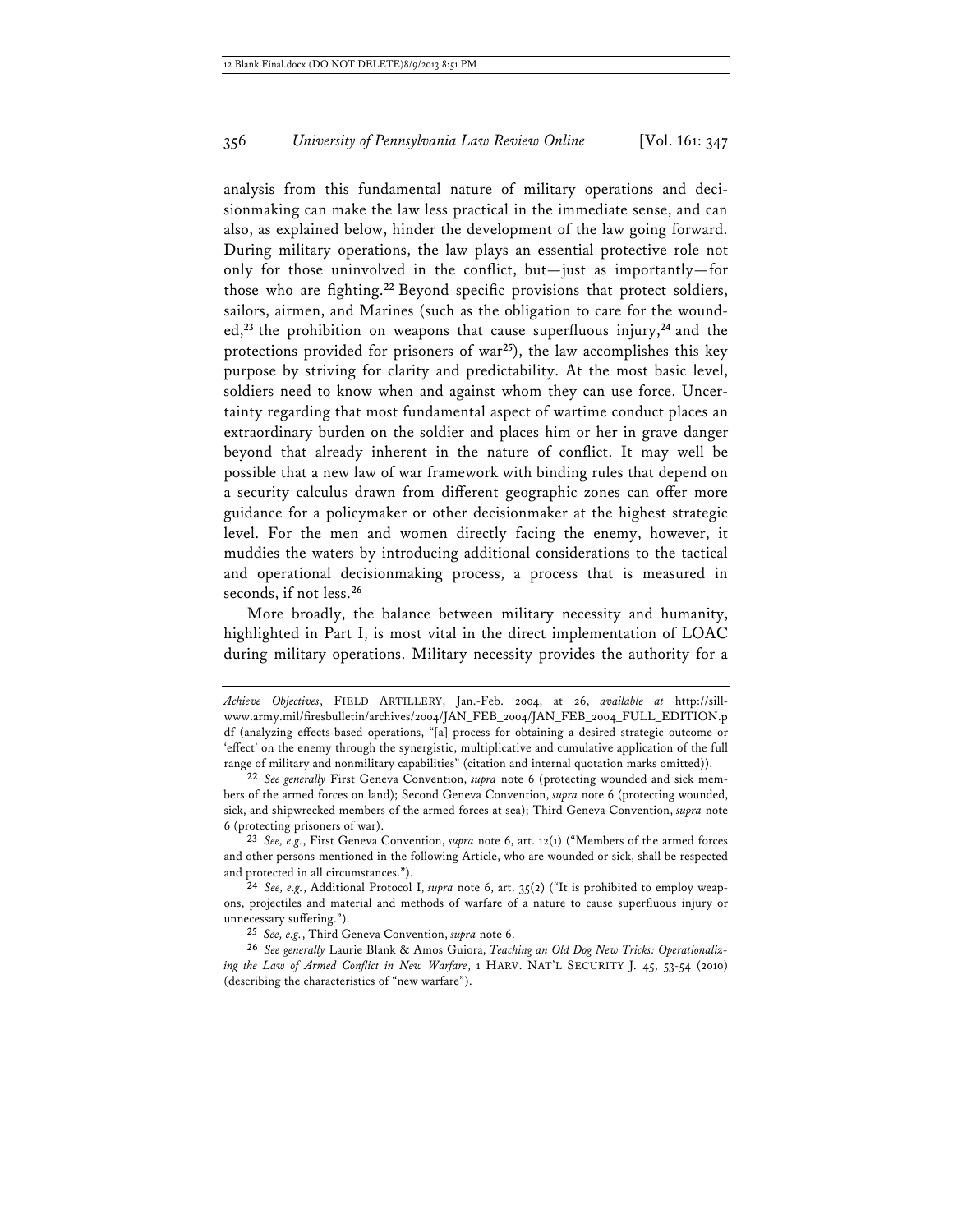party to a conflict to use all force—within the bounds of the law—necessary to achieve the complete submission of the enemy.**<sup>27</sup>** This authority extends beyond the neutralization or elimination of immediate threats to the broader purpose of defeating the enemy as an entity itself, rather than the individuals who comprise the enemy force. For this reason, the law envisions a robust and broad power to attack and disable the enemy based on the presumption that, by nature of being part of the enemy, all members of the enemy force pose a threat.**<sup>28</sup>** ROE then provide parameters for and limits on that power in some situations, depending on the strategic, political, and operational needs of the mission at hand.**<sup>29</sup>** If the law would now be relied upon to provide those parameters—as seems to be the effect of proposed law of war frameworks such as that which Daskal suggests—the law would apply differently in different conflicts and in different geographic areas related to the same conflict. Operationally, this effect has the potential to be a recipe for uncertainty and unpredictability, and divorces legal authority from operational practice and necessity. No less, such a framework raises the question of how the decisions are to be made regarding where different authorities can be used and where different procedural

**29** For example, the United States has drastically limited the use of air power in Afghanistan in order to reduce civilian casualties as much as possible, a limit that serves the strategic goals of the mission but is not mandated by LOAC, which would likely permit the use of air strikes in many more situations (dependent on adherence to the principles of distinction, proportionality, and precautions, and other obligations inherent in the law of targeting). *See, e.g.*, *Hearing to Consider the Nominations of Admiral James G. Stavridis, USN for Reappointment to the Grade of Admiral and to Be Commander, U.S. European Command and Supreme Allied Commander, Europe; Lieutenant General Douglas M. Fraser, USAF to Be General and Commander, U.S. Southern Command; and Lieutenant General Stanley A. McChrystal, USA to Be General and Commander, International Security Assistance Force and Commander, U.S. Forces, Afghanistan Before the S. Comm. on Armed Servs.*, 111th Cong. 11 (2009) (statement of Lt. Gen. Stanley A. McChrystal) ("Our willingness to operate in ways that minimize casualties or damage, even when doing so makes our task more difficult, is essential to our credibility.").

**<sup>27</sup>** *See* U.S. DEP'T OF THE ARMY, *supra* note 9, at app. A-1.

**<sup>28</sup>** In an international armed conflict, all members of the military forces of a party to the conflict are legitimate targets of attack at all times; in a non-international armed conflict, all fighters in an organized armed group that is a party to the conflict are similarly targetable at all times. *See* JIMMY GURULÉ & GEOFFREY S. CORN, PRINCIPLES OF COUNTER-TERRORISM LAW 70-76 (2011) (discussing the rules governing targeting of enemy forces in international and non-international armed conflict and noting that (�) "a member of an enemy force . . . is presumed hostile and therefore presumptively subject to attack" in international armed conflict, and (2) "[s]ubjecting members of organized belligerent groups to status based targeting pursuant to the LOAC as opposed to civilians who periodically lose their protection from attack seems both logical and consistent with the practice of states engaged in non-international armed conflicts"); Nils Melzer, *Interpretive Guidance on the Notion of Direct Participation in Hostilities Under International Humanitarian Law*, 90 INT'L REV. RED CROSS 991, 995 (2008) (stating that members of organized armed groups are targetable based on their status in non-international armed conflict).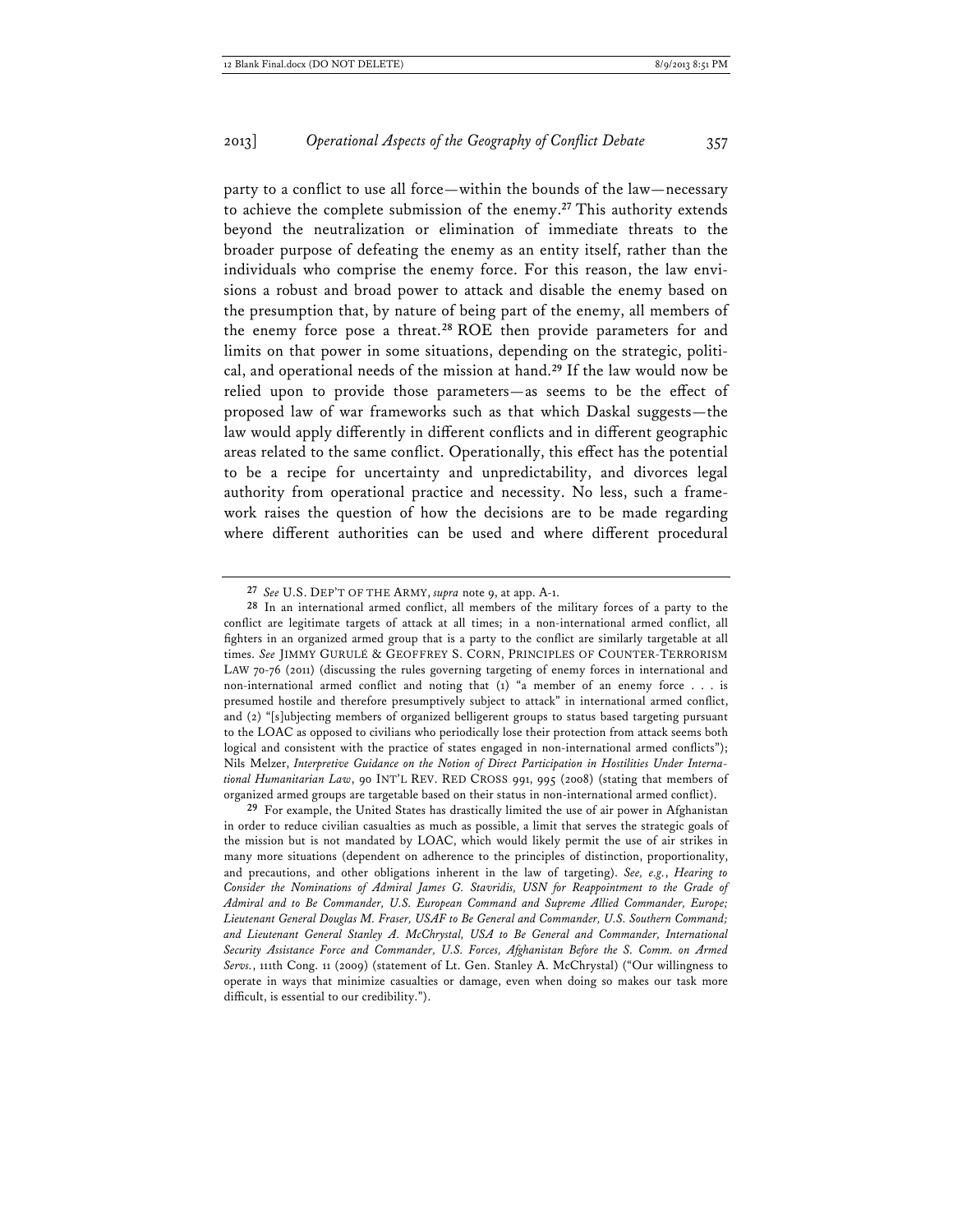obligations must be fulfilled, all the while recognizing that conflict is a fluid and shifting environment, driven by threat perception, operational needs, the conduct of the enemy, and a range of other factors.

Third, the enforcement and accountability stage of conflict introduces similar challenges as a result of the interaction of a new law of war framework with operational needs during conflict. Accountability for legal violations during armed conflict is an essential component of ensuring LOAC compliance, thus maximizing the law's ability to protect civilians and others *hors de combat* and to ensure humane treatment, among other goals. Over the past few decades, the remarkable development of an international criminal jurisprudence—through the work of ad hoc tribunals, hybrid tribunals, and the International Criminal Court, among other mechanisms—has demonstrated the vital role that accountability plays in enforcing the law, in bringing justice to the victims, and, in some cases, in helping to promote reconciliation. The application of the law in the courtroom, however, must be operationally relevant in order to serve as a useful guide for commanders in future military operations. If it is not, the likelihood that the law will be seen as irrelevant or too hard to follow is unfortunately far too great and is a serious concern.**<sup>30</sup>**

In the specific context of a law of war framework designed to incorporate additional procedural guarantees and legal regimes in addressing targeting and detention issues across a range of geographic spaces in a transnational conflict, these accountability challenges will loom even larger. First, the relevant legal obligations will be based not only on LOAC but on additional legal regimes as well, such as human rights law or domestic constitutional law, for example. Second, the nature of those obligations and the way in which the various legal regimes relate to each other within this new law of war paradigm will change depending on where, geographically, the relevant conduct takes place. And, as noted above, the lines between geographic areas that drive different legal obligations are not fixed during a

**<sup>30</sup>** The criticisms of the ICTY trial judgment in the case of *Prosecutor v. Gotovina* highlight these risks with regard to both the development and implementation of LOAC in the future and the institutional consequences for the military. *See* INT'L HUMANITARIAN LAW CLINIC AT EMORY UNIV. SCH. OF LAW, OPERATIONAL LAW EXPERTS ROUNDTABLE ON THE *GOTOVINA* JUDGMENT: MILITARY OPERATIONS, BATTLEFIELD REALITY AND THE JUDGMENT'S IMPACT ON EFFECTIVE IMPLEMENTATION AND ENFORCEMENT OF INTERNATIONAL HUMANITARIAN LAW 7, 10-15 (2012) (discussing ways in which the Trial Chamber's judgment in *Prosecutor v. Gotovina*, Case No. IT-06-90-T, Judgement (Int'l Crim. Trib. for the Former Yugoslavia Apr. 15, 2011), http://www.icty.org/x/cases/gotovina/tjug/en/ 110415\_judgement\_vol1.pdf, could have proved detrimental to the military's ability to conduct lawful operations and protect civilians).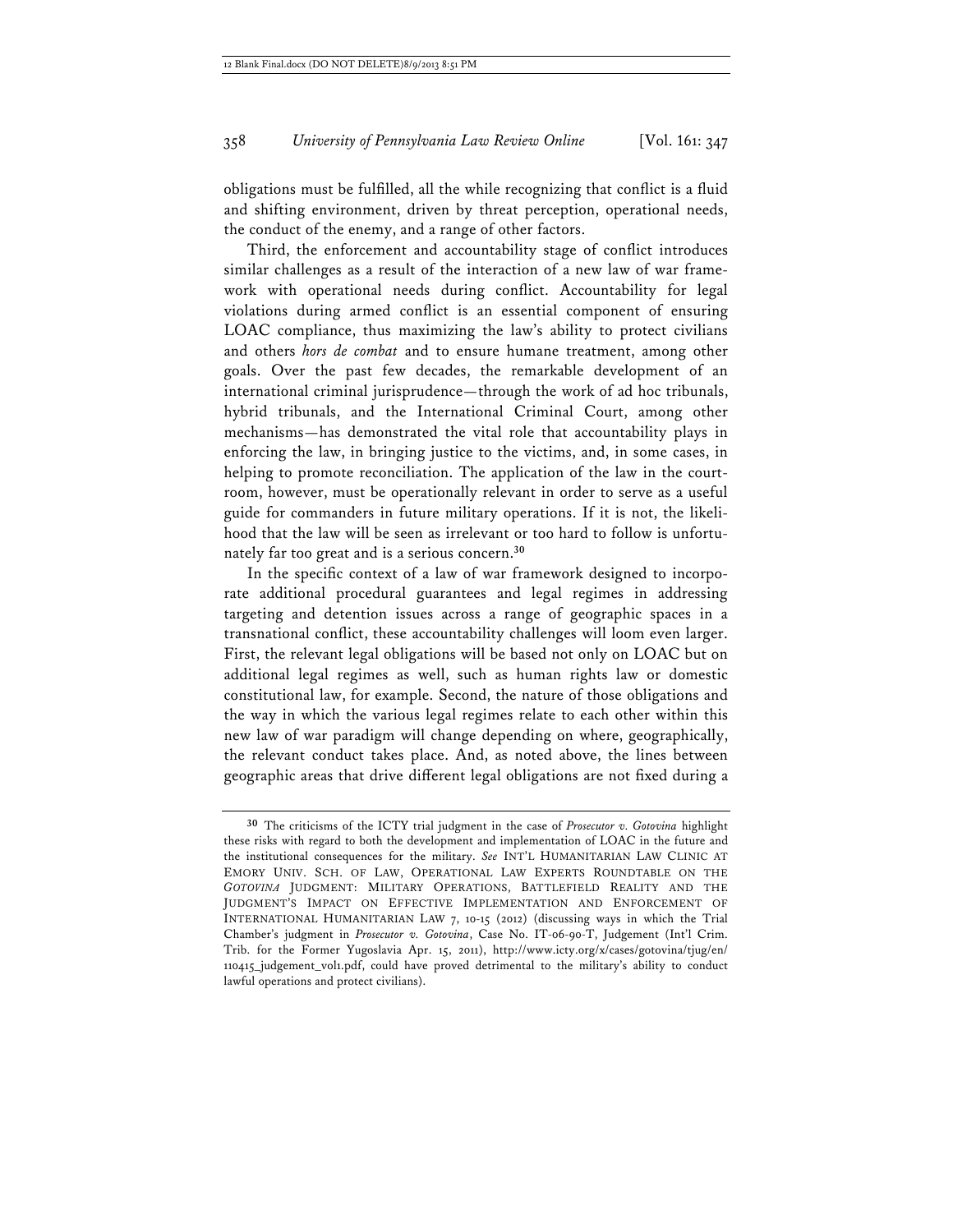conflict with a transnational actor, but rather will shift in accordance with the nature of the threat, the state's response, and other factors. Current cases before the military commissions in the United States already demonstrate the jurisdictional hurdles posed by a conflict whose geographic and temporal parameters are difficult to identify; **<sup>31</sup>** these challenges will be magnified exponentially if different components of the same conflict trigger different legal obligations as a result of a new framework based on a sliding scale of procedural obligations relative to geographical location and other factors. Furthermore, enforcement of LOAC always helps to guide future decisionmaking by commanders, judge advocates, and others, but the nature of an accountability process in this new law of war framework will unfortunately not foster greater clarity and predictability. Which precedents would apply in which areas, and for how long? Military commanders and other decisionmakers would be left with the unenviable task of sorting through the uncertainty of the legal precedents and judgments or might simply disregard these precedents as not applicable, an equally problematic outcome. As a result, even when a new framework offers the apparent potential for greater procedural protections or other metrics of effectiveness, if it divorces the decisionmaking and, later, the enforcement process from the operational realities of military operations, it is likely to be viewed as irrelevant or, still worse, as doing more harm than good.

#### B. *Consequences for the Continued Development of LOAC*

Uncertainty about the geographic scope of armed conflict leads to a variety of analytical and implementation challenges with regard to LOAC, human rights law, *jus ad bellum*, and other relevant legal regimes. The simple fact that within an armed conflict, a party to the conflict can use lethal force as a first resort, while outside an armed conflict, such deadly force may only be used as a last resort, is the starkest reminder of why such extensive attention has been focused on this question over the past few years. For the purpose of achieving LOAC's central goal of "alleviating, as much as possible the

**<sup>31</sup>** For example, in the *Al-Nashiri* case, the government and the defense are engaged in extensive motion practice regarding when the conflict with al Qaeda started, for the purpose of determining the Commission's jurisdiction over certain charged crimes, namely, the bombing of the U.S.S. Cole. *See, e.g.*, Order on Defense Motion to Dismiss Because the Convening Authority Exceeded his Power in Referring this Case to a Military Commission at 6, United States v. Al-Nashiri (Mil. Comm'n Guantanamo Bay, Jan. 15, 2013) (denying without prejudice the defense's motion to dismiss).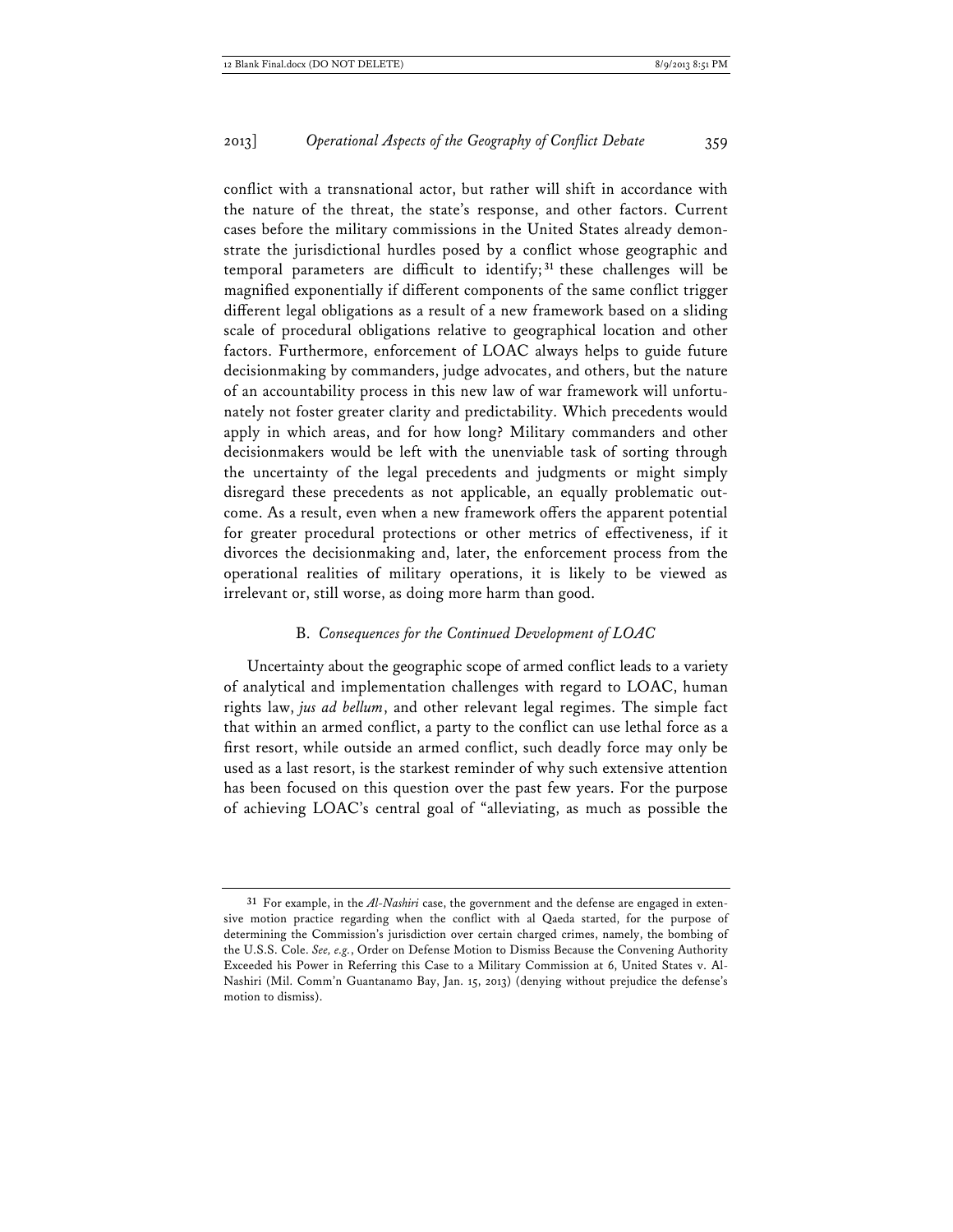calamities of war,"**<sup>32</sup>** greater clarity regarding where an armed conflict is taking place and to where the concomitant authorities and obligations extend certainly would be a significant contribution. The international community—military lawyers, policymakers, international law scholars should therefore address these issues head-on in a continuing effort to better understand how to apply the law most effectively and efficiently.**<sup>33</sup>** Daskal's proposal for a rules-driven new law of war framework is therefore a welcome and important contribution to the discussion and debate. At the same time, however, these efforts must stay true to the needs and goals of LOAC as a pragmatic, operationally focused body of law that is, above all, designed to work in the inherent chaos and uncertainty of armed conflict. As I have argued elsewhere, there are significant risks for the future implementation and development of LOAC as a result of conflating norms from LOAC with norms from human rights law, or of borrowing one from the other without careful delineation, including, in particular, the rules regarding surrender and capture and the different applications and purposes of proportionality in each legal regime.**<sup>34</sup>** No place is this risk more profound than in relation to the legal authority to employ force against an enemy belligerent.

In the context of a specific legal framework for one particular type of conflict, the same concerns about blurring the lines between legal regimes remain. LOAC does not require an individualized threat assessment in the targeting of combatants, who are presumed hostile by dint of their status. Over time, however, the requirement for an individualized threat assessment in certain geographical zones in a new law of war framework for conflicts with transnational terrorist groups may well begin to bleed into the application of LOAC in more traditional conflicts. In essence, therefore, a carefully designed paradigm for one complex and difficult conflict scenario ultimately impacts LOAC writ large, even absent any perceived need or direct motivation for such change. Interpreting LOAC to require an individualized threat assessment for all targeting decisions—even those against the regular armed forces of the enemy state in an international

**<sup>32</sup>** Declaration Renouncing the Use, in Time of War, of Explosive Projectiles Under 400 Grammes Weight, Dec. 11, 1868, *reprinted in* 1 AM. J. INT'L L. SUPP. 95, 95 (1907) (commonly referred to as the St. Petersburg Declaration).

**<sup>33</sup>** *See* Blank, *supra* note 16, at 1699-700 (arguing that the "[f]ailure to engage directly with the tough issues that lie at the heart of the distinction between where a state is acting as part of an armed conflict and where it is acting solely in legitimate self-defense against a terrorist or other threat is, ultimately, a wasted opportunity to promote greater development in the law going forward").

**<sup>34</sup>** *See id.* at 1697-700.